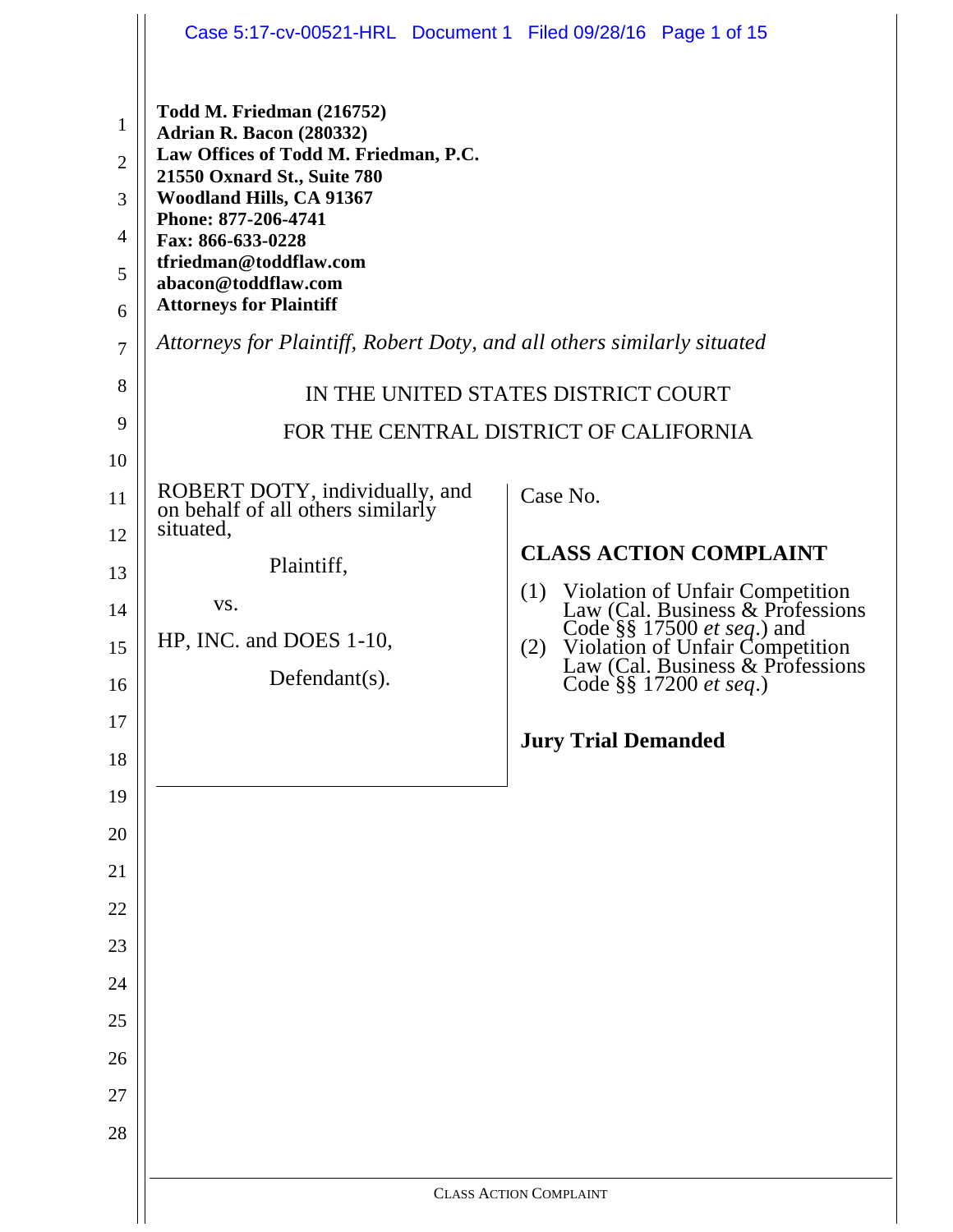Plaintiff Robert Doty ("Plaintiff"), individually and on behalf of all other members of the public similarly situated, alleges as follows:

3

4

5

6

7

8

9

1

2

## **NATURE OF THE ACTION**

1. Plaintiff brings this class action Complaint against Defendant HP, INC. (hereinafter "Defendant") to stop Defendant's practice of modifying and corrupting Purchasers' printers by forcing unauthorized changes to their firmware and to obtain redress for all Purchasers Nationwide ("Class Members") who, within the applicable statute of limitations period, had their HP Printers modified to stop recognizing and accepting third-party ink cartridges.

10 11 12 13 2. Defendant is a Delaware corporation with its principal place of business and headquarters in California and is engaged in the manufacture, sale, and distribution of printers and related equipment and services throughout the world with a large share of its business done in California.

14 15 16 17 18 19 3. On or around September 13, 2016, thousands of HP Printer owners in the United States and other countries started experiencing problems and crashes with their HP Printers, since said printers stopped recognizing and accepting third-party ink cartridges (i.e. ink cartridges which had not been manufactured by HP, Inc. but were compatible with the HP Printers before September 13, 2016.

20 21 22 23 24 25 4. In an effort to dominate the ink cartridge marketplace, HP forced firmware modifications to the HP Printers which were specifically designed and programmed to reject, starting on September13, 2016, all third party ink cartridges, including any said third party ink cartridge which had already been purchased and installed by Class Members and which were already properly working in their HP Printers.

26 27 5. The Class Members were not informed by HP of this plan to program a rejection of third party ink cartridges. HP's goal was to program the

28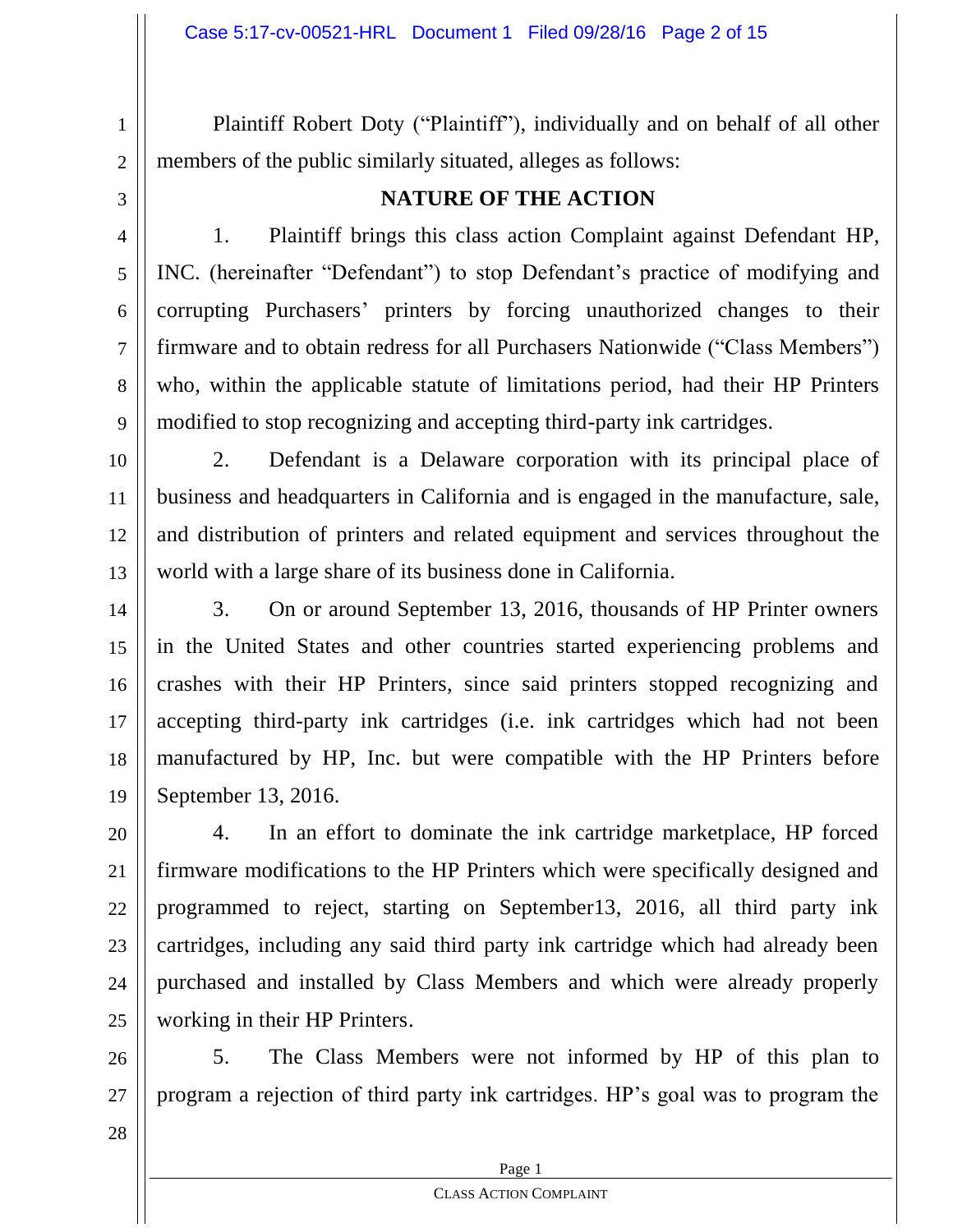HP Printers, after their sale to Class Members, so that said HP Printers would only be able to communicate with and therefore only accept HP branded ink cartridges, which cost approximately twice as much, in order for HP to greatly increase its profits to the detriment of Class Members.

5

6

7

8

1

2

3

4

6. Plaintiff and similarly situated Purchasers purchased printers that were represented as having certain features and capacities.

7. Plaintiff and similarly situated Purchasers relied on these representations when purchasing their printers.

9 10 11 8. When purchasing these printers, Plaintiff and similarly situated Purchasers desired and believed to have obtained printers with the capacity to use third party ink-cartridges.

12 13 14 9. Plaintiff and similarly situated purchasers were not told at the time of purchase that their HP Printer would at some time in the future reject the less expensive third party replacement ink cartridges.

15 16 17 18 19 10. Furthermore, Plaintiff and similarly situated Purchasers were not informed by HP of the modifications in question and did not consent to HP unilaterally pushing such modifications into their HP Printer, rendering the printers fundamentally altered and making the printers no longer what Plaintiff and similarly situated Purchasers had bargained for.

20 21 22 23 24 11. For these reasons and others, Plaintiff brings this class action complaint on behalf of himself and individuals similarly situated against Defendant for its illegal, deceptive, and unconscionable actions in violating the privacy rights of hundreds of thousands of individuals nationwide in order to obtain an unfair and illegal competitive advantage.

25

## **JURISDICTION AND VENUE**

26 27 12. This class action is brought pursuant to Federal Rule of Civil Procedure 23.

28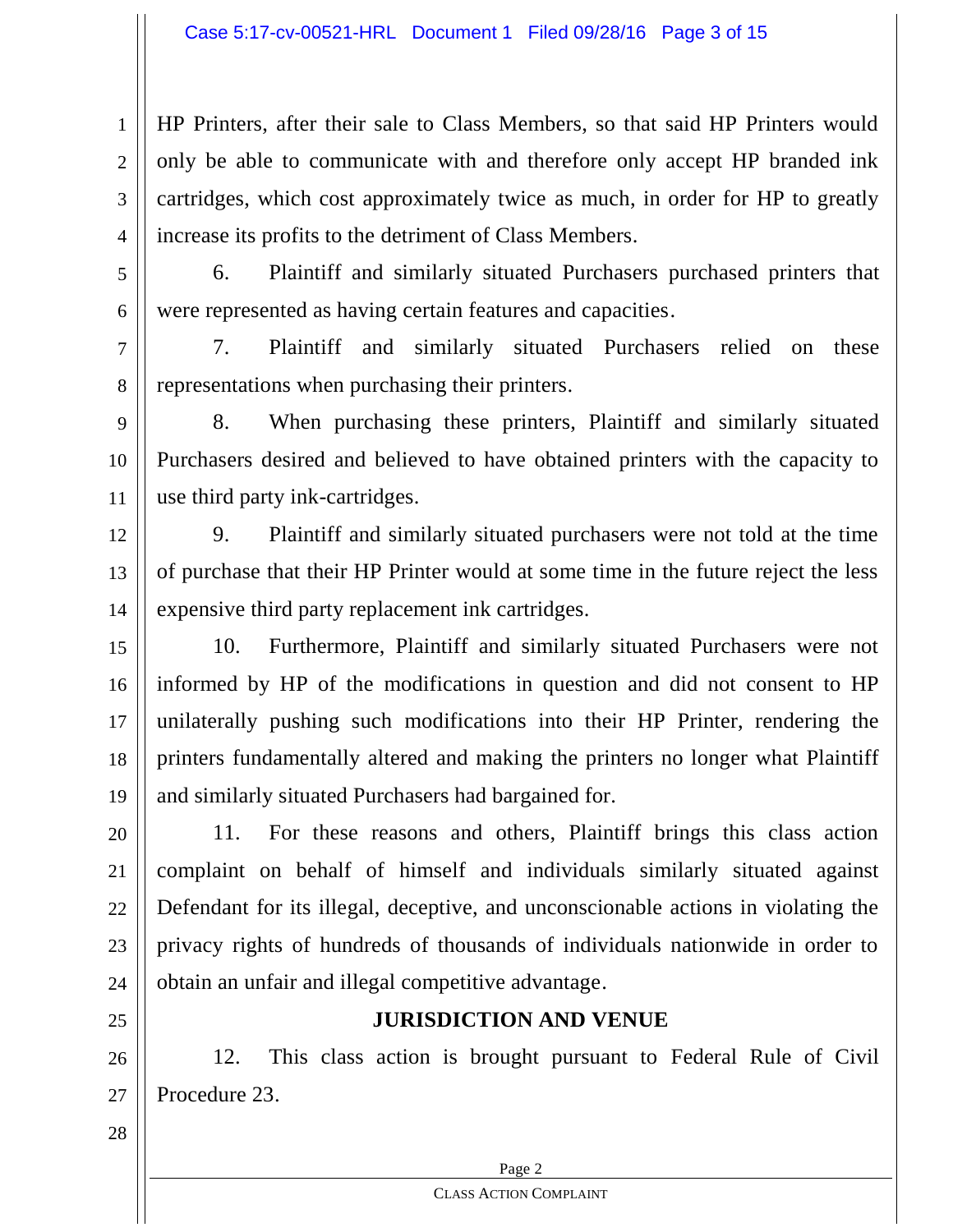1 2 3 4 5 13. This matter is properly venued in the United States District Court for the Central District of California, in that Defendant forced the modification on Plaintiff's printer at his home in the County of Riverside, California. Plaintiff resides in the Central District of California and Defendant does business, inter alia, in the Central District of California.

6 7 8 9 10 11 12 13 14. There is original federal subject matter jurisdiction over this matter pursuant to the Class Action Fairness Act of 2005, Pub. L. 109-2, 119 Stat. 4 (Feb. 18, 2005), by virtue of 28 U.S.C. §1332(d)(2), which explicitly provides for the original jurisdiction of federal courts in any class action in which at least 100 members are in the proposed plaintiff class, any member of the plaintiff class is a citizen of a State different from the State of citizenship of any defendant, and the matter in controversy exceeds the sum of \$5,000,000.00, exclusive of interests and costs.

14 15 16 17 18 15. In the case at bar, there are at least 100 members in the proposed Class and Sub-classes, the total claims of the proposed Class members are in excess of \$5,000,000.00 in the aggregate, exclusive of interests and costs, and Plaintiffs and the class are citizens throughout various States across the United States.

19

20

21

## **THE PARTIES**

16. Plaintiff Robert Doty is a citizen and resident of the State of California, County of Riverside.

22 23 24 17. Defendant HP, INC. is a Delaware corporation with its principal place of business and state of incorporation in California. Defendant conducts a large share of its business within California and in this judicial district.

25 26 27 18. Plaintiff is informed and believes, and thereon alleges, that each and all of the acts and omissions alleged herein were performed by, or is attributable to, Defendant and/or its employees, agents, and/or third parties acting on its

28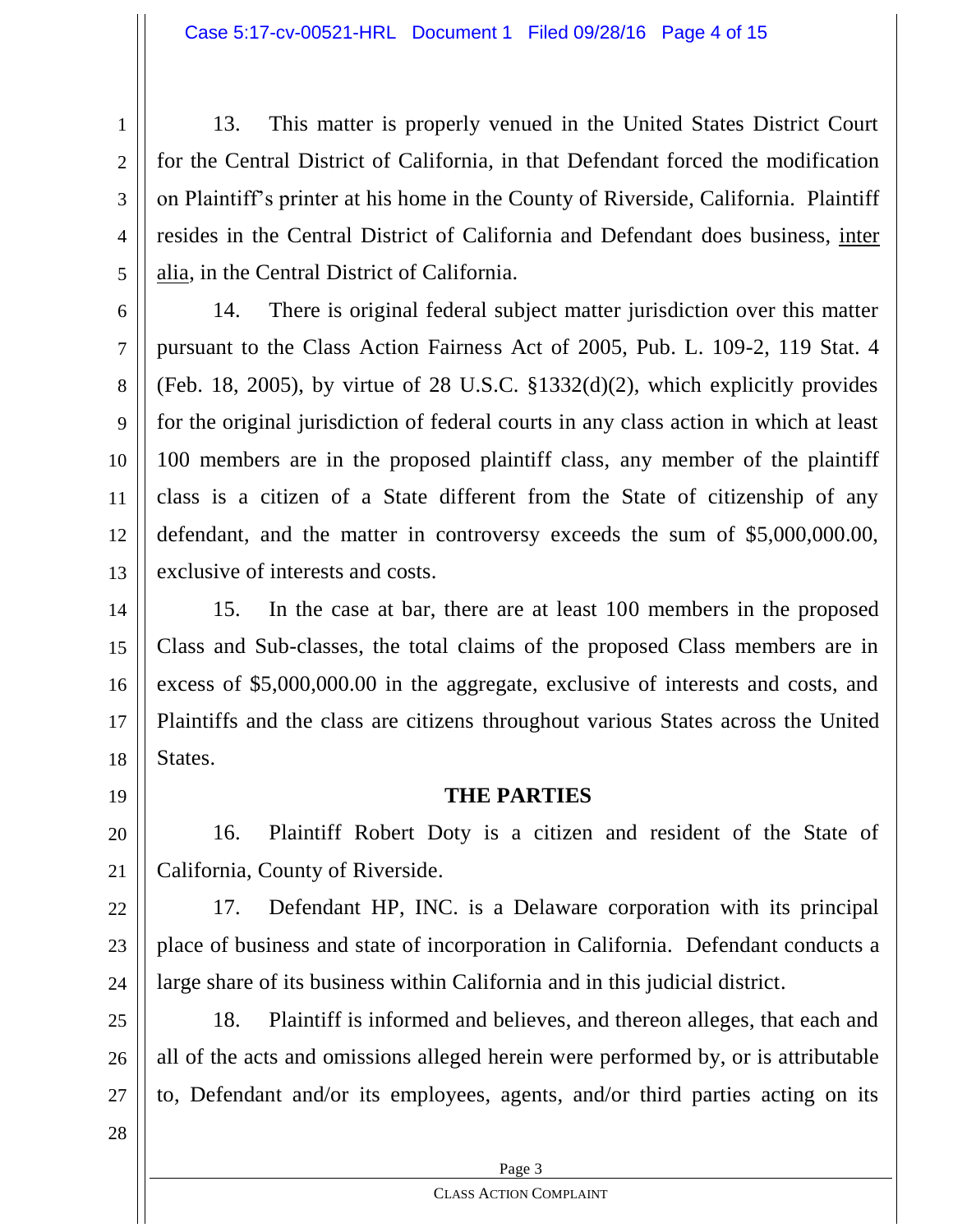#### Case 5:17-cv-00521-HRL Document 1 Filed 09/28/16 Page 5 of 15

4 behalf, each acting as the agent for the other, with legal authority to act on the other's behalf. The acts of any and all of Defendant's employees, agents, and/or third parties acting on its behalf, were in accordance with, and represent, the official policy of Defendant.

19. Plaintiff is informed and believes, and thereon alleges, that said Defendant is in some manner intentionally, negligently, or otherwise responsible for the acts, omissions, occurrences, and transactions of each and all its employees, agents, and/or third parties acting on its behalf, in proximately causing the damages herein alleged.

10 11 12 20. At all relevant times, Defendant ratified each and every act or omission complained of herein. At all relevant times, Defendant, aided and abetted the acts and omissions as alleged herein.

13

1

2

3

5

6

7

8

9

## **PLAINTIFF'S FACTS**

14 15 21. On or about December 14, 2015, Plaintiff purchased an HP Officejet Pro 8610e printer online from www.store.hp.com.

16 17 22. In purchasing the printer, Plaintiff paid more than valuable consideration. Including taxes and fees, plaintiff paid over \$107.99.

18 19 20 23. In or around September of 2016, Plaintiff had discovered that HP, Inc. had forced a firmware modification on his computer that prevented him from using third party ink-cartridges.

21 22 24. Upon learning this, Plaintiff felt ripped off, cheated, and violated by Defendant.

23 24 25. Plaintiff never authorized Defendant to force this modification on him in any way nor at any time.

25

26. Defendant manufactured, sold and modified Plaintiff's printer.

26 27 27. Such business tactics rely on falsities, deception and force against a reasonable Purchaser.

28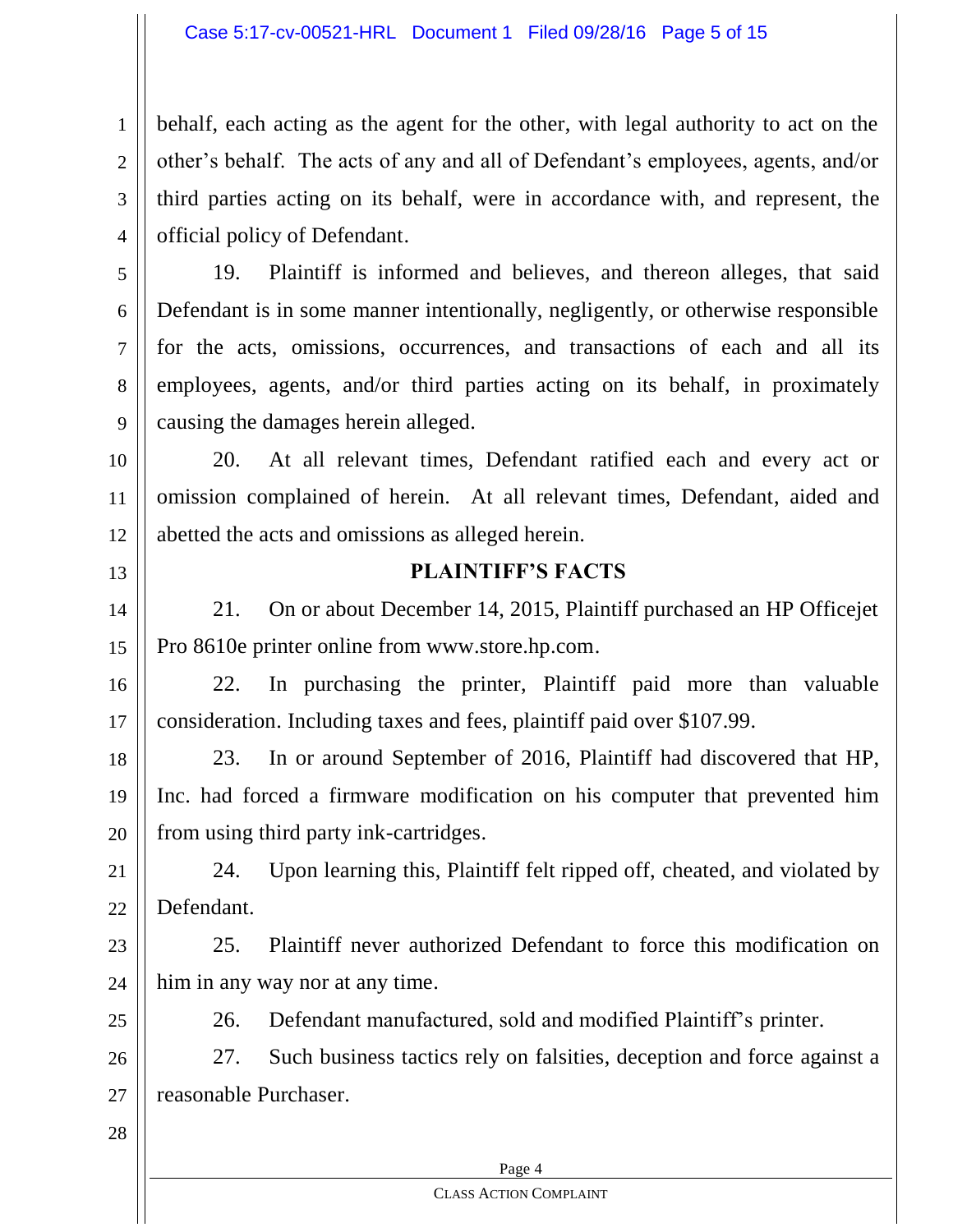1 2 28. Defendant expressly represented to Plaintiff, through written statements, that Plaintiff's printer would have certain features and functioning.

3

4

5

6

7

8

9

10

11

29. When purchasing the printer, Plaintiff planned on using third party ink-cartridges because HP ink-cartridges were much more expensive.

30. Plaintiff alleges that such representations and forced modifications were part of a common scheme to mislead Purchasers, invade their privacy rights and obtain an unfair competitive advantage against its business rivals in the current marketplace.

31. Not only were such representations clearly false because the printer was completely altered through the course of his use, but the forced modification completely robbed Plaintiff of any use of third party ink-cartridges.

12 13 14 32. Plaintiff would not have purchased the printer if he knew that the above-referenced statements made by Defendant were false and that Defendant would forcibly control and modify his printer.

15 16 17 18 33. Defendant benefited from falsely advertising the features and functions of the printer and from forcing unwanted and destructive modifications on Plaintiff's and similarly situated Purchasers' Printers. Defendant benefited on the loss to Plaintiff and provided nothing of benefit to Plaintiff in exchange.

19 20 21 22 23 24 34. Plaintiff is informed, believes, and based thereon alleges that Defendant engaged in the exact same false misrepresentations and practices with respect to all the HP Officejet Pro 8610e model printers like the one that Plaintiff purchased as well as all the OfficeJet, OfficeJet Pro and/or OfficeJet Pro X line printers. Hereafter, these model printers shall be collectively referred to as "Class Products."

25

## **CLASS ACTION ALLEGATIONS**

26 27 35. Plaintiff brings this action, on behalf of himself and all others similarly situated, and thus, seeks class certification under Federal Rule of Civil

28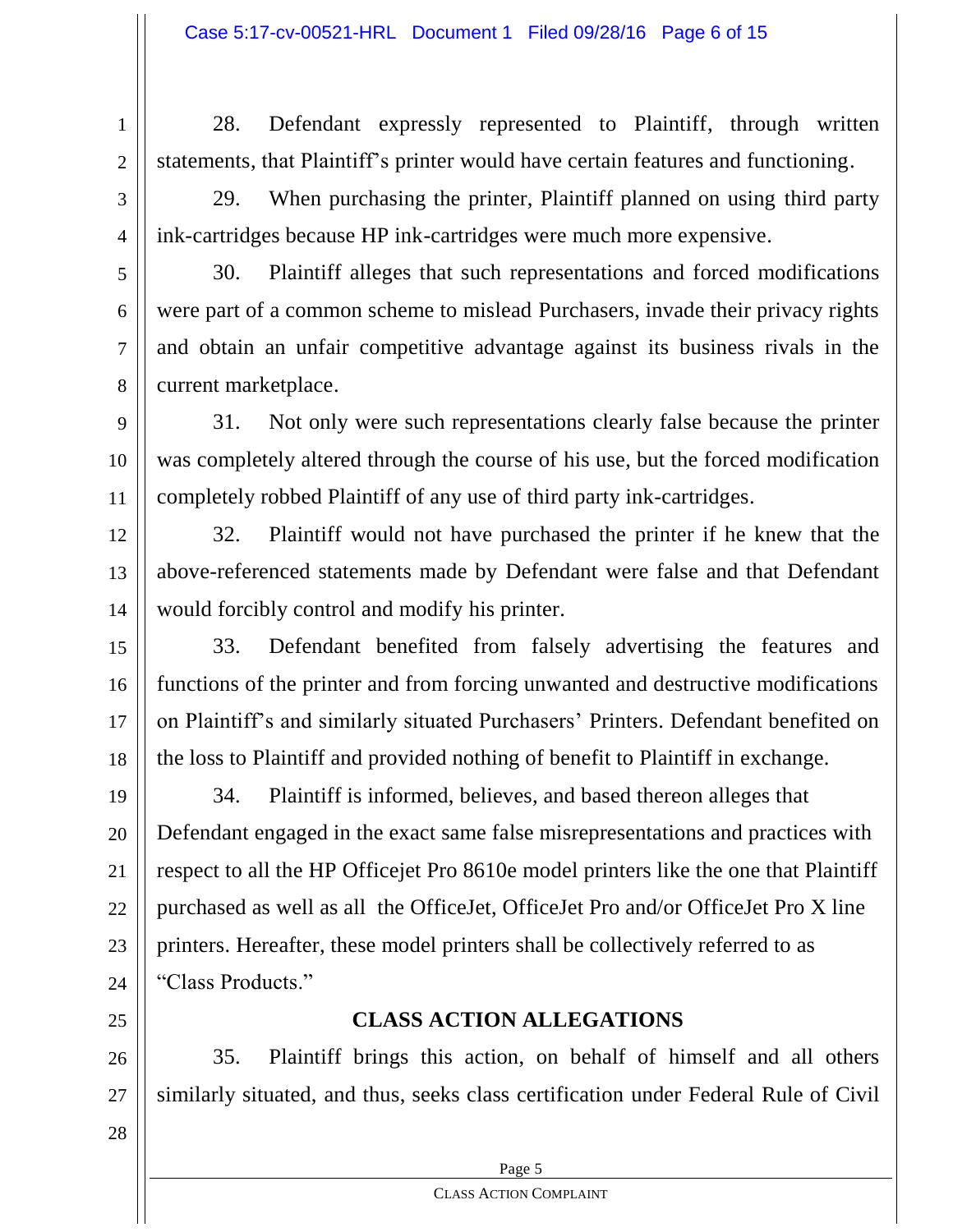|                | Case 5:17-cv-00521-HRL Document 1 Filed 09/28/16 Page 7 of 15                                                       |  |  |
|----------------|---------------------------------------------------------------------------------------------------------------------|--|--|
| $\mathbf{1}$   | Procedure 23.                                                                                                       |  |  |
| $\overline{2}$ | The class Plaintiff seeks to represent (the "Class") is defined as<br>36.                                           |  |  |
| 3              | follows:                                                                                                            |  |  |
| $\overline{4}$ | All United States Citizens who, between the applicable<br>statute of limitations and the present, had an HP Printer |  |  |
| 5              | that was modified to reject third party-ink cartridges.                                                             |  |  |
| 6<br>$\tau$    | As used herein, the term "Class Members" shall mean and refer to<br>37.                                             |  |  |
| 8              | the members of the Class described above.                                                                           |  |  |
| 9              | 38.<br>Excluded from the Class are Defendant, its affiliates, employees,                                            |  |  |
| 10             | agents, and attorneys, and the Court.                                                                               |  |  |
| 11             | Plaintiff reserves the right to amend the Class, and to add additional<br>39.                                       |  |  |
| 12             | subclasses, if discovery and further investigation reveals such action is                                           |  |  |
| 13             | warranted.                                                                                                          |  |  |
| 14             | 40.<br>Upon information and belief, the proposed class is composed of                                               |  |  |
| 15             | thousands of persons. The members of the class are so numerous that joinder of                                      |  |  |
| 16             | all members would be unfeasible and impractical.                                                                    |  |  |
| 17             | No violations alleged in this complaint are contingent on any<br>41.                                                |  |  |
| 18             | individualized interaction of any kind between class members and Defendant.                                         |  |  |
| 19             | 42.<br>Rather, all claims in this matter arise from the identical and                                               |  |  |
| 20             | affirmative forced modifications.                                                                                   |  |  |
| 21             | 43.<br>There are common questions of law and fact as to the Class                                                   |  |  |
| 22             | Members that predominate over questions affecting only individual members,<br>including but not limited to:         |  |  |
| 23             |                                                                                                                     |  |  |
| 24             | Whether Defendant engaged in unlawful, unfair, or deceptive<br>(a)                                                  |  |  |
| 25             | business practices in forcibly modifying Plaintiff and other                                                        |  |  |
| 26             | Class Members printers;                                                                                             |  |  |
| 27             | Whether Defendant made misrepresentations with respect to<br>(b)                                                    |  |  |
| 28             | the printers originally sold to Purchasers;                                                                         |  |  |
|                | Page 6                                                                                                              |  |  |
|                | <b>CLASS ACTION COMPLAINT</b>                                                                                       |  |  |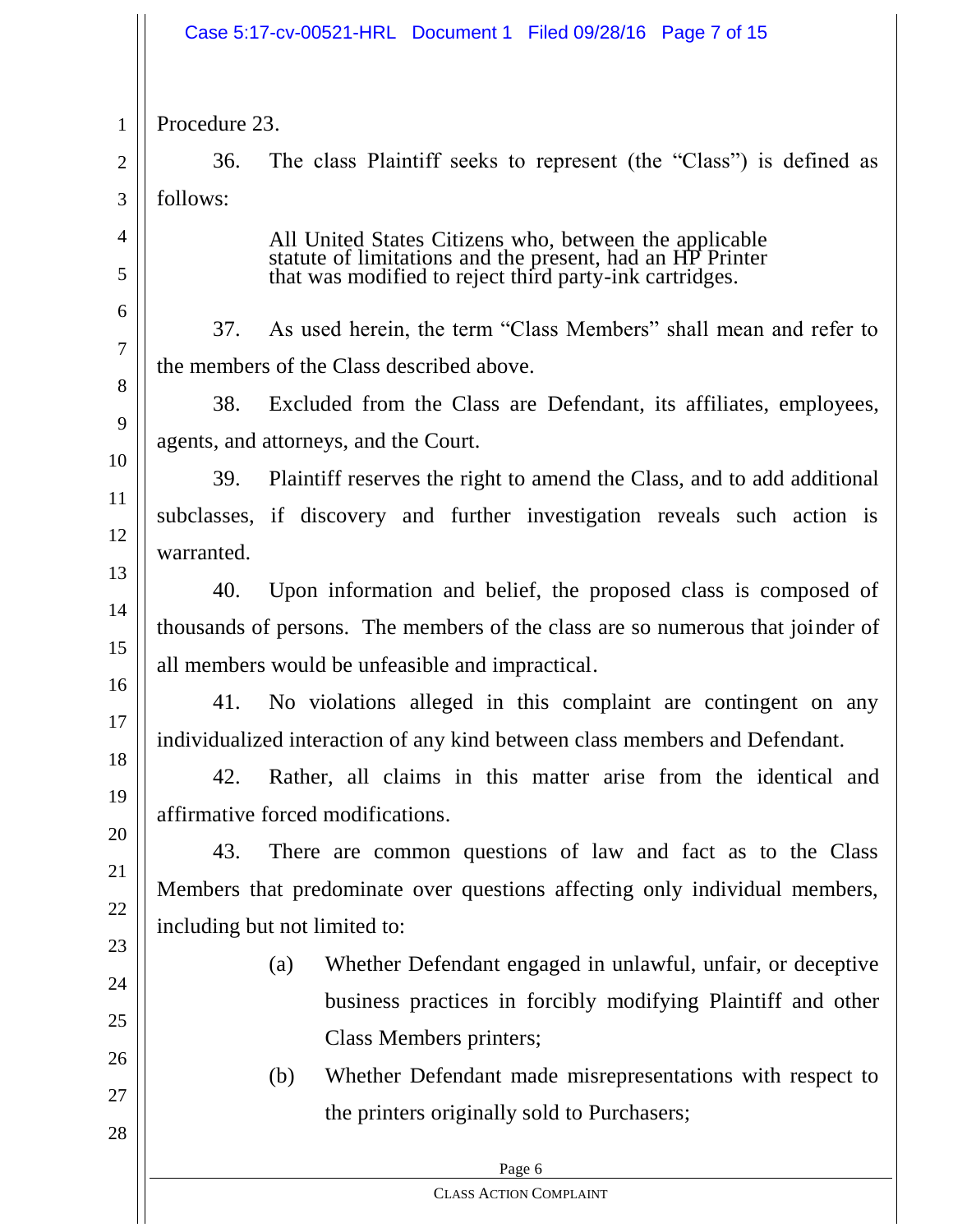|    | Case 5:17-cv-00521-HRL Document 1 Filed 09/28/16 Page 8 of 15                     |  |  |
|----|-----------------------------------------------------------------------------------|--|--|
| 1  | Whether Defendant profited from both the initial sale and use<br>(c)              |  |  |
| 2  | of the printer and the forced modification;                                       |  |  |
| 3  | Whether Defendant violated California Bus. & Prof. Code §<br>(d)                  |  |  |
| 4  | 17200, et seq. and California Bus. & Prof. Code § 17500, et                       |  |  |
| 5  | seq.,                                                                             |  |  |
| 6  | Whether Plaintiff and Class Members are entitled to equitable<br>(e)              |  |  |
| 7  | and/or injunctive relief;                                                         |  |  |
| 8  | Whether Defendant's unlawful, unfair, and/or deceptive<br>(f)                     |  |  |
| 9  | practices harmed Plaintiff and Class Members; and                                 |  |  |
| 10 | The method of calculation and extent of damages for Plaintiff<br>(g)              |  |  |
| 11 | and Class Members.                                                                |  |  |
| 12 | 44.<br>Plaintiff is a member of the class he seeks to represent                   |  |  |
| 13 | 45.<br>The claims of Plaintiff are not only typical of all class members,         |  |  |
| 14 | they are identical.                                                               |  |  |
| 15 | All claims of Plaintiff and the class are based on the exact same<br>46.          |  |  |
| 16 | legal theories.                                                                   |  |  |
| 17 | Plaintiff has no interest antagonistic to, or in conflict with, the class.<br>47. |  |  |
| 18 | Plaintiff is qualified to, and will, fairly and adequately protect the<br>48.     |  |  |
| 19 | interests of each Class Member, because Plaintiff bought a printer from           |  |  |
| 20 | Defendant during the Class Period. Defendant's unlawful, unfair and/or            |  |  |
| 21 | fraudulent actions concerns the same business practices described herein          |  |  |
| 22 | irrespective of where they occurred or were experiences. Plaintiff's claims are   |  |  |
| 23 | typical of all Class Members as demonstrated herein.                              |  |  |
| 24 | Plaintiff will thoroughly and adequately protect the interests of the<br>49.      |  |  |
| 25 | class, having retained qualified and competent legal counsel to represent himself |  |  |
| 26 | and the class.                                                                    |  |  |
| 27 | Common questions will predominate, and there will be no unusual<br>50.            |  |  |
| 28 |                                                                                   |  |  |
|    | Page 7                                                                            |  |  |
|    | <b>CLASS ACTION COMPLAINT</b>                                                     |  |  |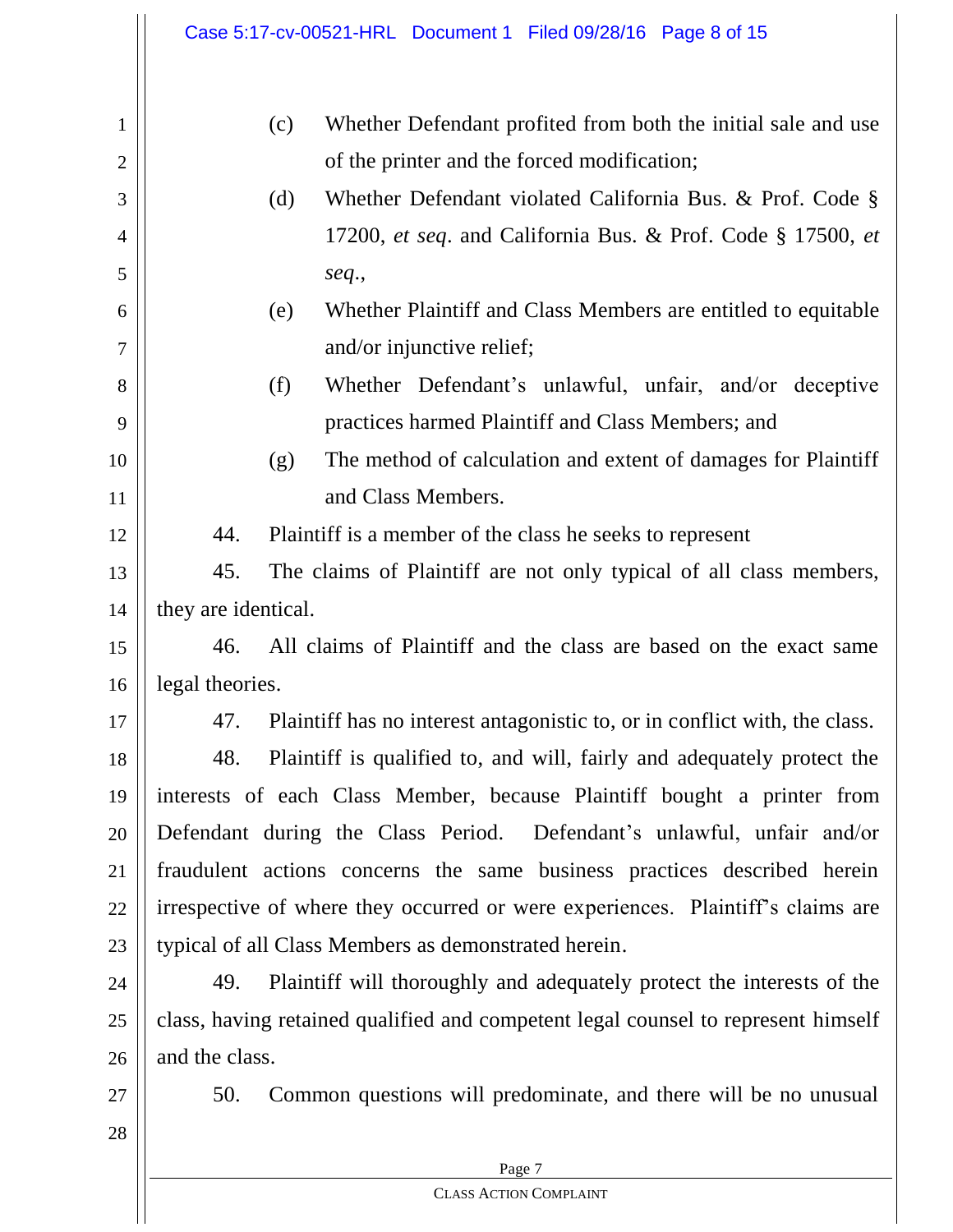manageability issues.

1

2

3

4

5

# **FIRST CAUSE OF ACTION Violation of the California False Advertising Act (Cal. Bus. & Prof. Code §§ 17500** *et seq.***)**

51. Plaintiff incorporates by reference each allegation set forth above.

6 7 8 9 10 11 12 13 52. Pursuant to California Business and Professions Code section 17500, *et seq*., it is unlawful to engage in advertising "which is untrue or misleading, and which is known, or which by the exercise of reasonable care should be known, to be untrue or misleading...or...to so make or disseminate or cause to be so made or disseminated any such statement as part of a plan or scheme with the intent not to sell that personal property or those services, professional or otherwise, so advertised at the price stated therein, or as so advertised."

14 15 16 53. California Business and Professions Code section 17500, *et seq*.'s prohibition against false advertising extends to the use of false or misleading written statements.

17 18 19 20 54. Defendant misled Purchasers by making misrepresentations and untrue statements about its printers, namely, Defendant sold printers advertised to include particular features and functions and then forced modifications without their consent.

21 22 23 24 55. Defendant knew that their representations and omissions were untrue and misleading, and deliberately made the aforementioned representations and omissions in order to deceive reasonable Purchasers like Plaintiff and other Class Members.

25 26 27 56. As a direct and proximate result of Defendant's misleading and false advertising, Plaintiff and the other Class Members have suffered injury in fact and have lost money and property. Plaintiff reasonably relied upon Defendant's

28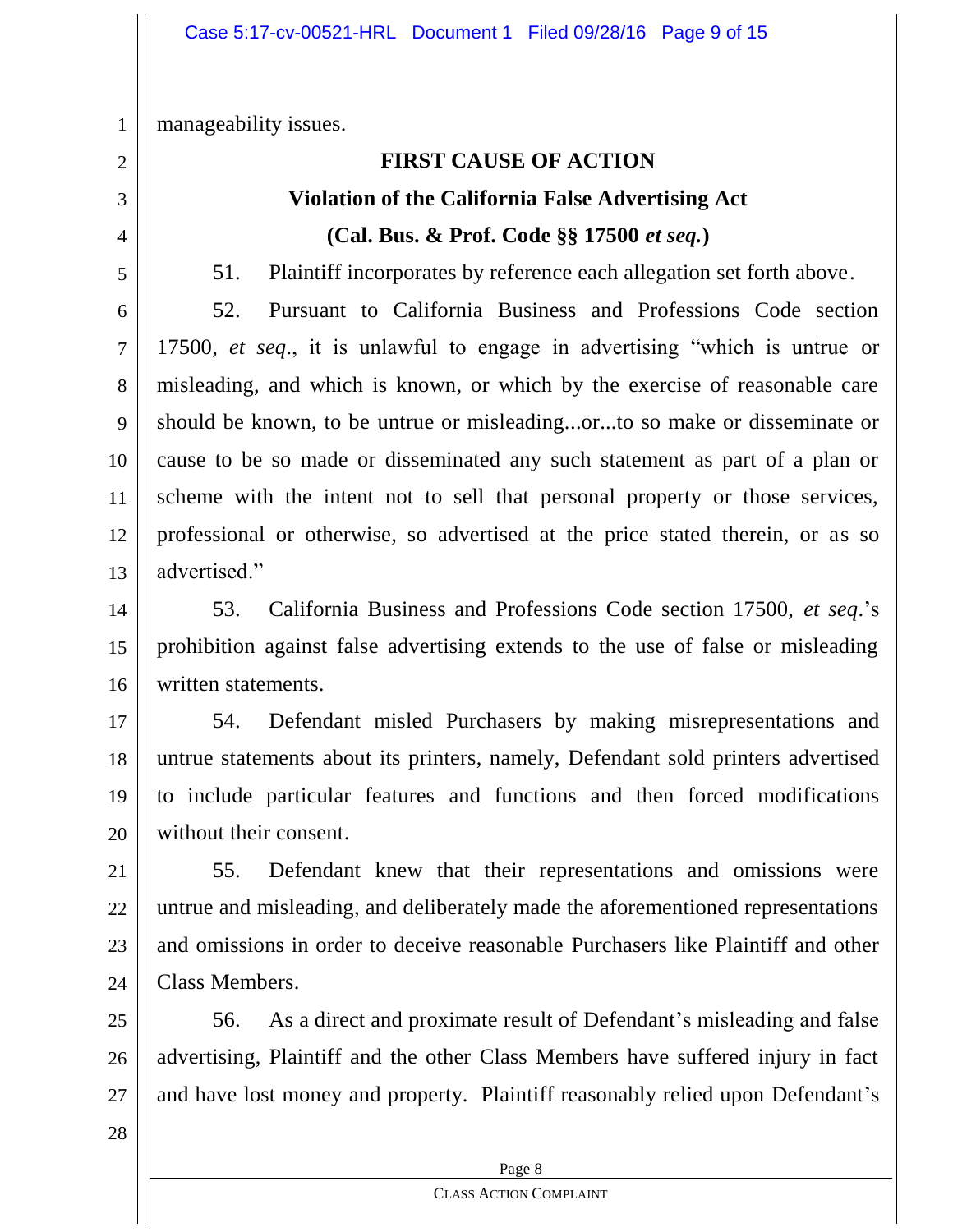1 2 representations regarding the printers, namely that his printer would function in a particular way. In turn Plaintiff and other Class Members ended up with printers that turned out be entirely different than advertised.

3 4

5

6

7

57. Plaintiff alleges that these false and misleading written representations made by Defendant constitute a "scheme with the intent not to sell that personal property or those services, professional or otherwise, so advertised at the price stated therein, or as so advertised."

8 9 10 58. Defendant advertised to Plaintiff and other putative class members, through written representations and omissions made by Defendant and its employees, that its operating system would include particular features.

11 12 59. Defendant knew that the Printers did not in fact include the features it was said to include.

13 14 15 60. Thus, Defendant knowingly sold Printers to Plaintiff and other putative class members and then forcibly removed its originally advertised features.

16 17 18 19 20 21 22 23 24 25 61. The misleading and false advertising described herein presents a continuing threat to Plaintiff and the Class Members in that Defendant persists and continues to engage in these practices, and will not cease doing so unless and until forced to do so by this Court. Defendant's conduct will continue to cause irreparable injury to Purchasers unless enjoined or restrained. Plaintiff is entitled to preliminary and permanent injunctive relief ordering Defendant to cease their false advertising and forced modification of property, as well as disgorgement and restitution to Plaintiff and all Class Members Defendant's revenues associated with their false advertising and forced modification of property, or such portion of those revenues as the Court may find equitable.

26

27

28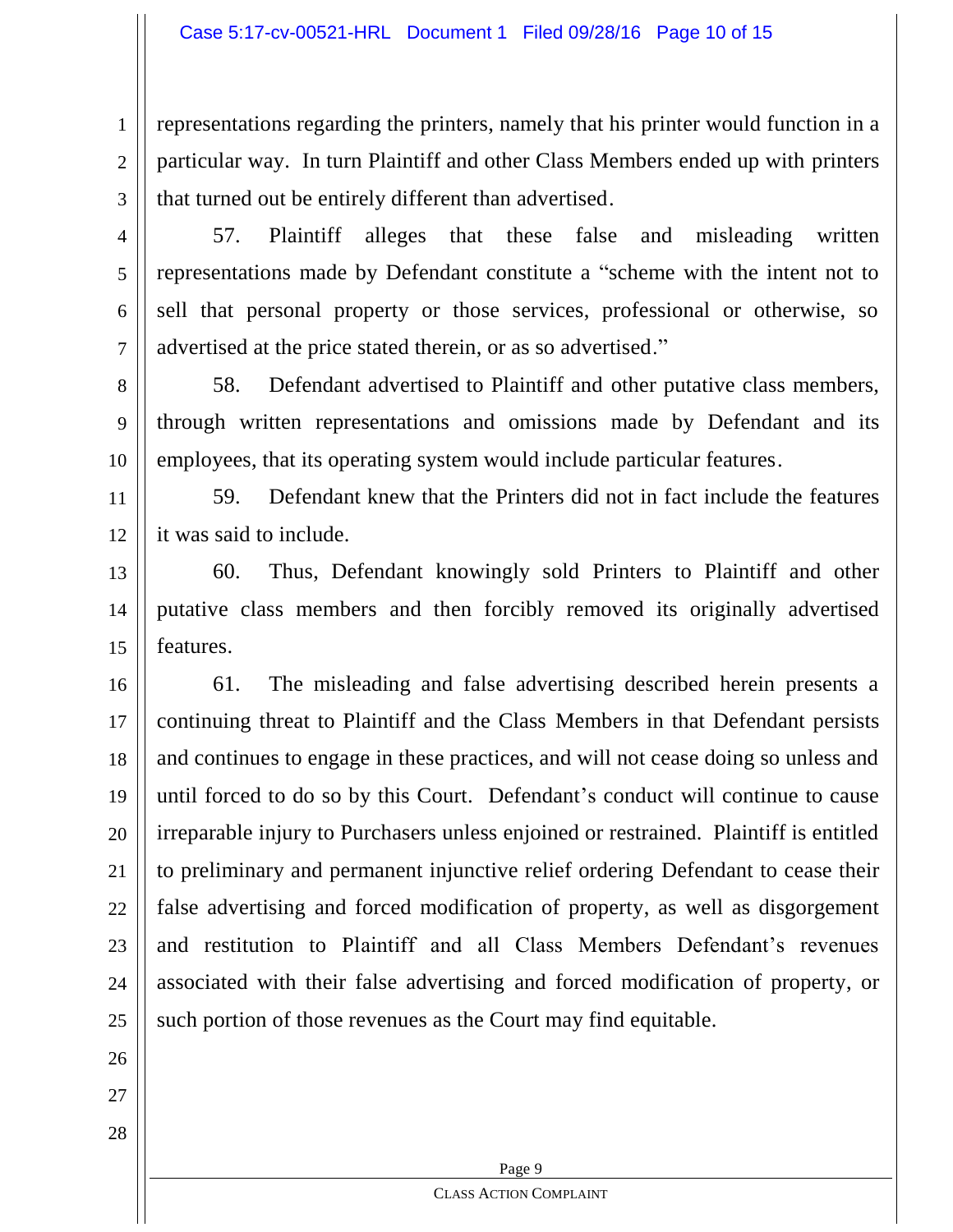# **SECOND CAUSE OF ACTION Violation of Unfair Business Practices Act (Cal. Bus. & Prof. Code §§ 17200** *et seq***.)**

62. Plaintiff incorporates by reference each allegation set forth above.

5 6 7 8 9 10 11 12 13 14 63. Actions for relief under the unfair competition law may be based on any business act or practice that is within the broad definition of the UCL. Such violations of the UCL occur as a result of unlawful, unfair or fraudulent business acts and practices. A plaintiff is required to provide evidence of a causal connection between a defendant's business practices and the alleged harm--that is, evidence that the defendant's conduct caused or was likely to cause substantial injury. It is insufficient for a plaintiff to show merely that the defendant's conduct created a risk of harm. Furthermore, the "act or practice" aspect of the statutory definition of unfair competition covers any single act of misconduct, as well as ongoing misconduct.

## **UNFAIR**

16 17 18 19 20 21 22 23 24 25 26 64. California Business & Professions Code § 17200 prohibits any "unfair ... business act or practice." Defendant's acts, omissions, misrepresentations, and practices as alleged herein also constitute "unfair" business acts and practices within the meaning of the UCL in that its conduct is substantially injurious to Purchasers, offends public policy, and is immoral, unethical, oppressive, and unscrupulous as the gravity of the conduct outweighs any alleged benefits attributable to such conduct. There were reasonably available alternatives to further Defendant's legitimate business interests, other than the conduct described herein. Plaintiff reserves the right to allege further conduct which constitutes other unfair business acts or practices. Such conduct is ongoing and continues to this date.

27

1

2

3

4

15

65. In order to satisfy the "unfair" prong of the UCL, a Purchaser must

28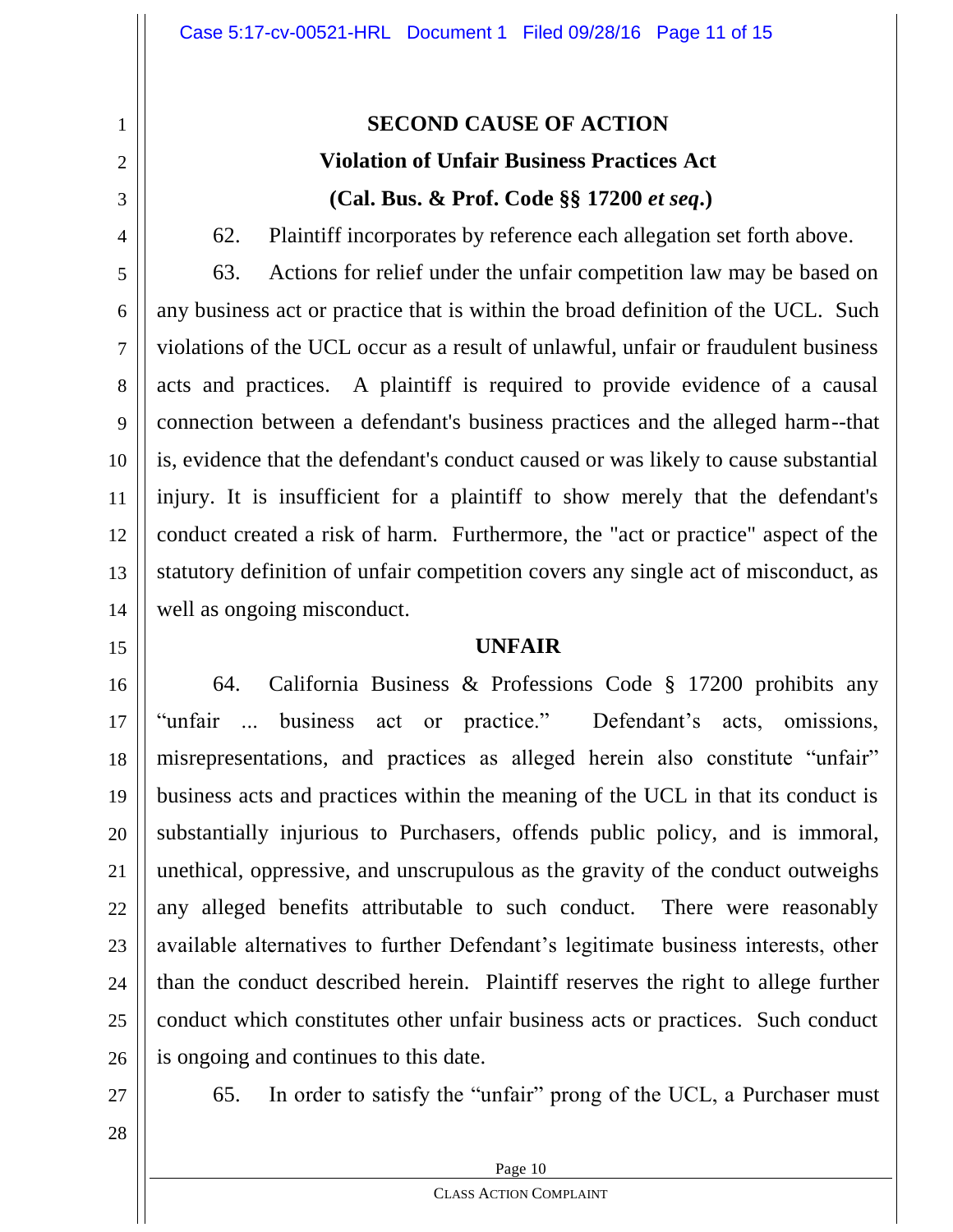show that the injury: (1) is substantial; (2) is not outweighed by any countervailing benefits to Purchasers or competition; and, (3) is not one that Purchasers themselves could reasonably have avoided.

66. Here, Defendant's conduct has caused and continues to cause substantial injury to Plaintiff and members of the Class. Plaintiff and members of the Class have suffered injury in fact due to Defendant's decision to forcibly modify their Printers. Thus, Defendant's conduct has caused substantial injury to Plaintiff and the members of the Class.

9 10 11 12 67. Moreover, Defendant's conduct as alleged herein solely benefits Defendant while providing no benefit of any kind to any Purchaser. Defendant altered and destroyed Plaintiff's printer in order to obtain a competitive advantage in the marketplace.

13 14 68. Finally, the injury suffered by Plaintiff and members of the Sub-Class is not an injury that these Purchasers could reasonably have avoided.

15 16 69. Thus, Defendant's conduct has violated the "unfair" prong of California Business & Professions Code § 17200.

## **FRAUDULENT**

18 20 70. California Business & Professions Code § 17200 prohibits any "fraudulent ... business act or practice." In order to prevail under the "fraudulent" prong of the UCL, a Purchaser must allege that the fraudulent business practice was likely to deceive members of the public.

22 23 24 25 71. The test for "fraud" as contemplated by California Business and Professions Code § 17200 is whether the public is likely to be deceived. Unlike common law fraud, a § 17200 violation can be established even if no one was actually deceived, relied upon the fraudulent practice, or sustained any damage.

26 27 72. Here, not only were Plaintiff and the Class members likely to be deceived, but these Purchasers were actually deceived by Defendant. Such

28

1

2

3

4

5

6

7

8

17

19

21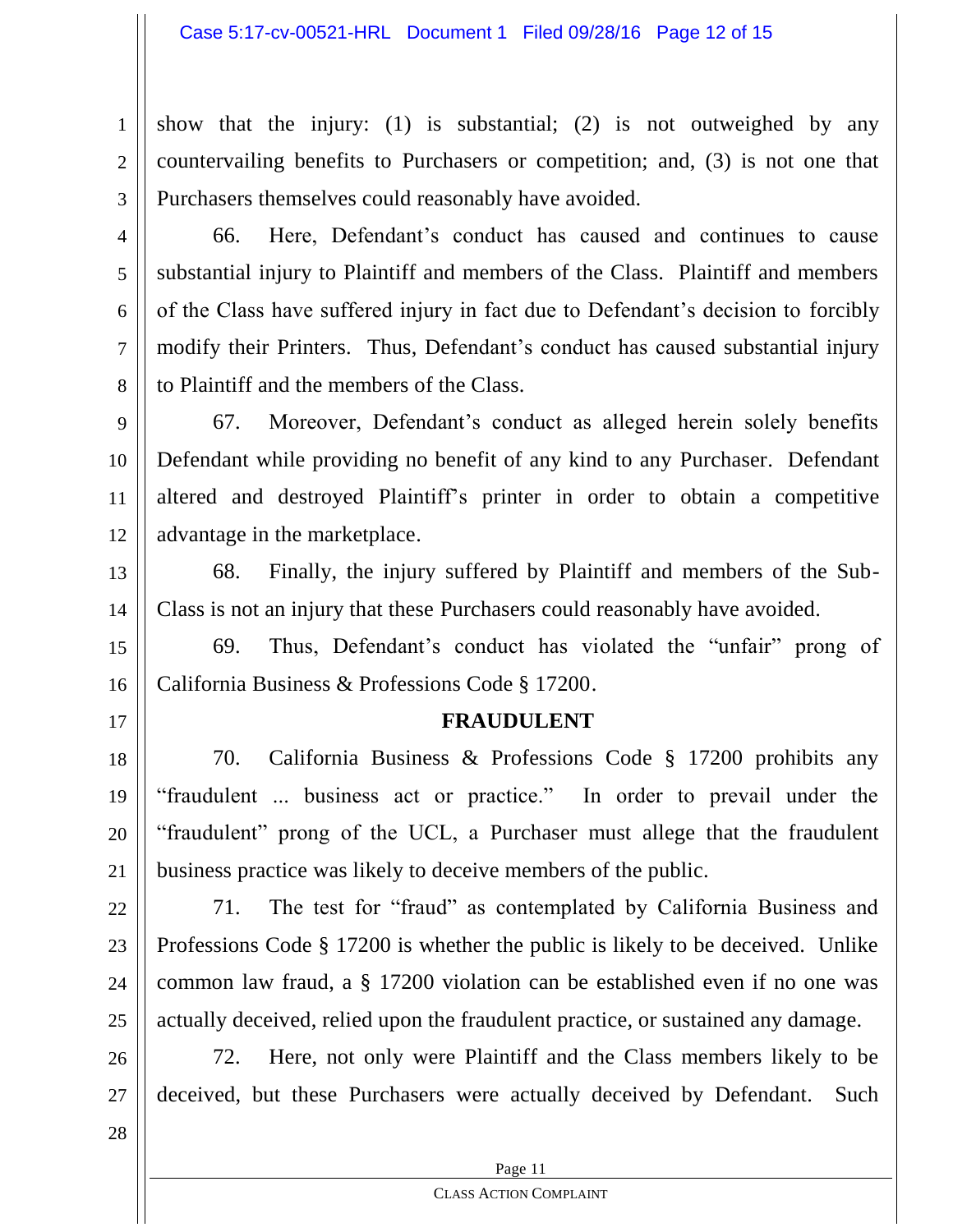1 2 3 4 5 deception is evidenced by the fact that Plaintiff agreed to purchase Printers under the basic assumption that they included certain features and functionality. Due to the unequal bargaining powers of Defendant and Class Members, , it is likely that Defendant's fraudulent business practice would deceive other members of the public.

6 8 73. As explained above, Defendant deceived Plaintiff and other Class Members by representing the Printers as including the HP Smart Install feature, falsely represented the features of the Printers.

74. Thus, Defendant's conduct has violated the "fraudulent" prong of California Business & Professions Code § 17200.

### **UNLAWFUL**

12 13 75. California Business and Professions Code Section 17200, et seq. prohibits "any unlawful…business act or practice."

14 15 16 76. As explained above, Defendant deceived and invaded the privacy rights of Plaintiff and other Class Members by representing the Printers as including particular features and then modifying their functionality.

17 18 19 20 21 22 23 77. Defendant used false advertising, marketing, and misrepresentations to induce Plaintiff and Class Members to purchase the Printers, in violation of California Business and Professions Code Section 17500, et seq. Had Defendant not falsely advertised, marketed or misrepresented the Printers, Plaintiff and Class Members would not have purchased the Printers. Defendant's conduct therefore caused and continues to cause economic harm to Plaintiff and Class Members.

24 25 26 78. These representations by Defendant are therefore an "unlawful" business practice or act under Business and Professions Code Section 17200 *et seq*.

28

27

7

9

10

11

79. Defendant has thus engaged in unlawful, unfair, and fraudulent

Page 12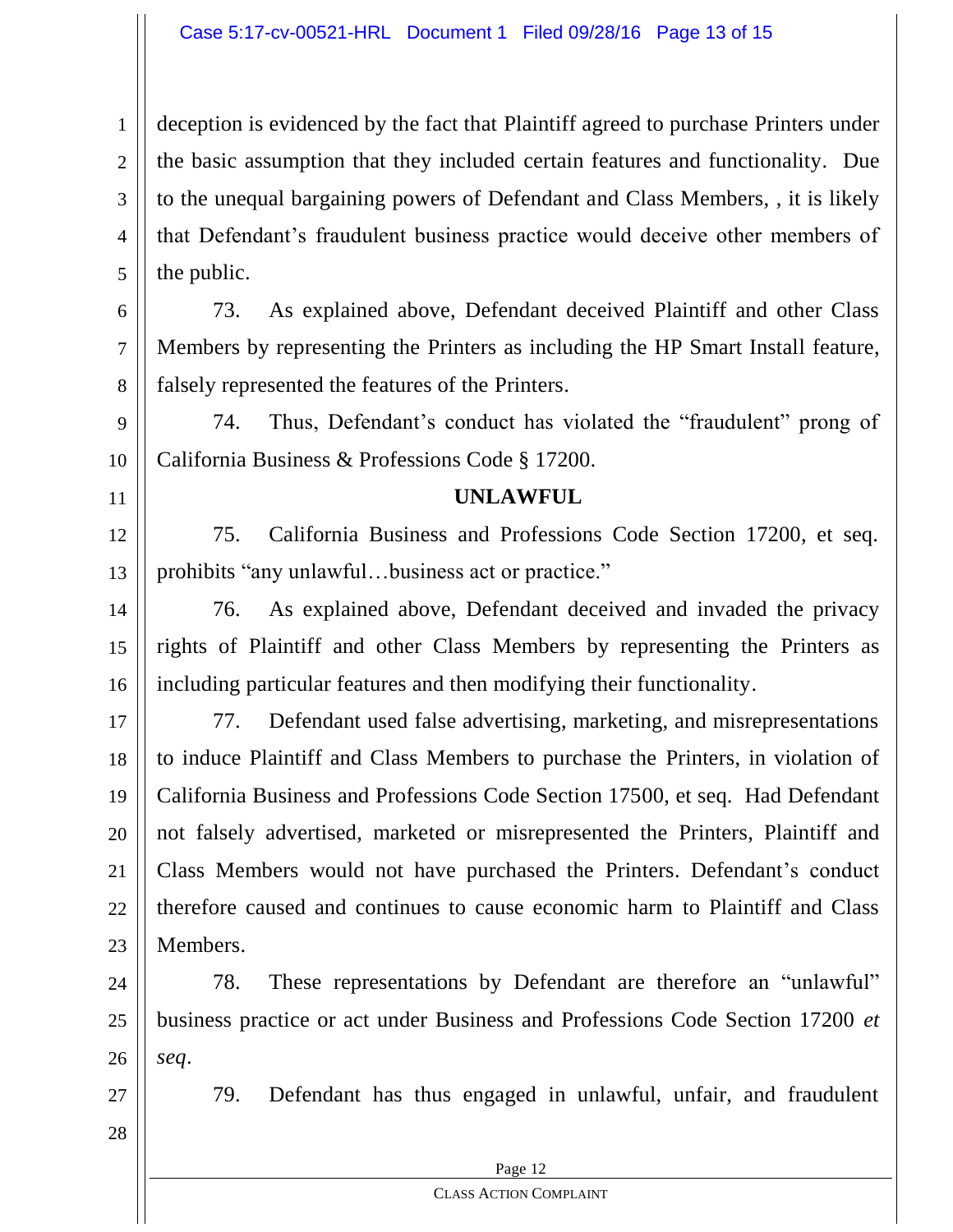1 2 3 4 5 6 business acts entitling Plaintiff and Class Members to judgment and equitable relief against Defendant, as set forth in the Prayer for Relief. Additionally, pursuant to Business and Professions Code section 17203, Plaintiff and Class Members seek an order requiring Defendant to immediately cease such acts of unlawful, unfair, and fraudulent business practices and requiring Defendant to correct its actions.

## **MISCELLANEOUS**

7

12

13

14

15

16

17

18

19

20

21

22

23

24

25

26

27

28

8 9 10 11 80. Plaintiff and Class Members allege that they have fully complied with all contractual and other legal obligations and fully complied with all conditions precedent to bringing this action or all such obligations or conditions are excused.

## **REQUEST FOR JURY TRIAL**

81. Plaintiff requests a trial by jury as to all claims so triable.

## **PRAYER FOR RELIEF**

82. Plaintiff, on behalf of himself and the Class, requests the following relief:

## (a) An order certifying the Class and appointing Plaintiff as Representative of the Class;

(b) An order certifying the undersigned counsel as Class Counsel;

# (c) An order requiring HP, INC., at its own cost, to notify all Class Members of the unlawful and deceptive conduct herein;

(d) An order requiring HP, INC. to engage in corrective advertising regarding the conduct discussed above;

# (e) Actual damages suffered by Plaintiff and Class Members as applicable or full restitution of all funds acquired from Plaintiff and Class Members from the sale of misbranded Printers during the relevant class period;

#### Page 13